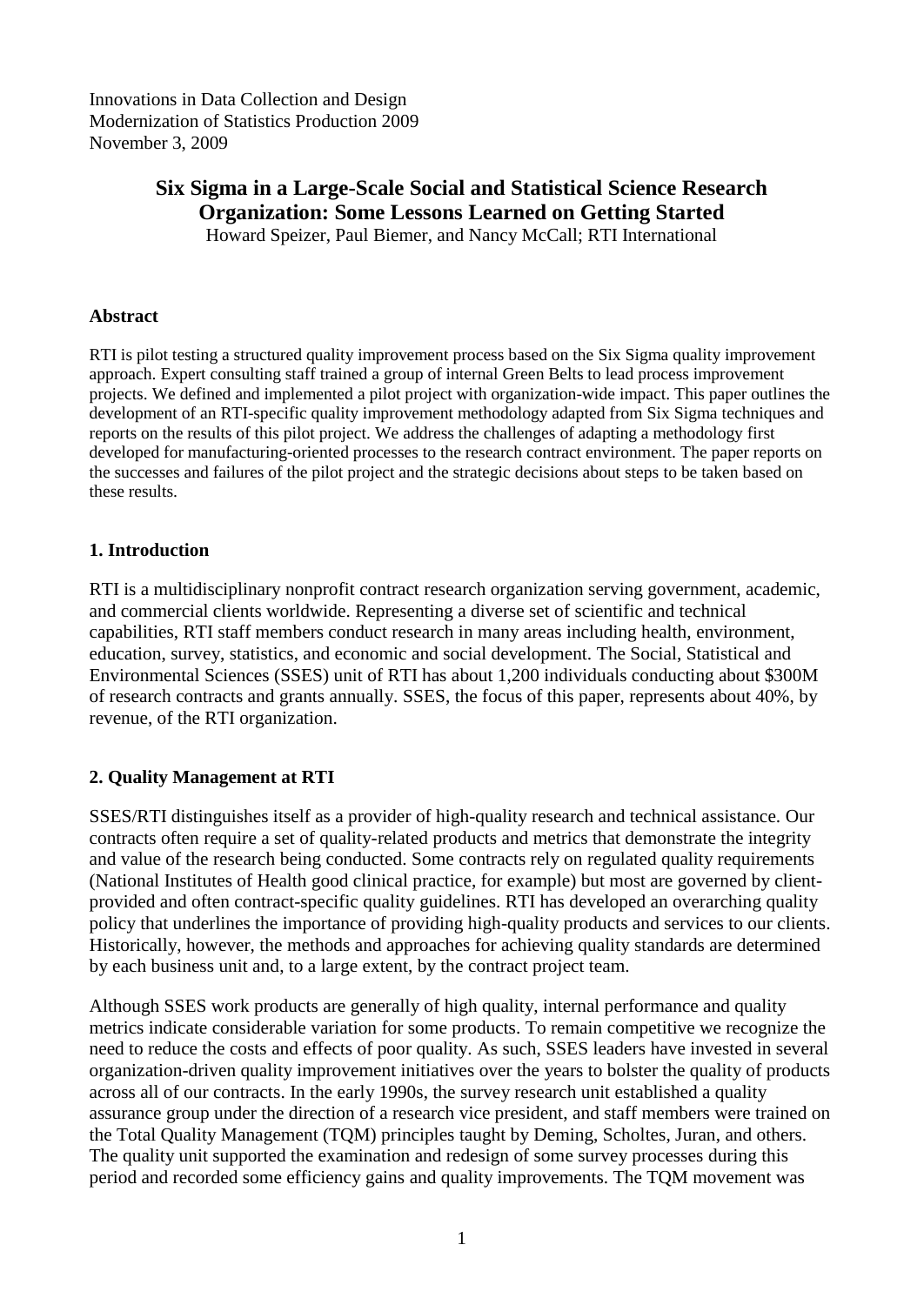criticized as expensive and the investment returns were not apparent to a new leadership team installed in the mid-1990s who curtailed the effort.

From 2001 to 2005, SSES leaders, particularly in the survey research unit, established a quality assurance approach based on principles often associated with regulated quality frameworks. Standard operating procedures (SOPs) were developed for all research (primarily survey) activities and an audit function was established to assure compliance. A quality assurance office was established to help write all of the SOPs and to audit project teams.

Research staff did not enthusiastically support the regulated quality model; they felt encumbered by the financial burden of the quality office without seeing tangible benefits. Research teams complained that SOPs were too rigid to describe the complexity and nuances of social science research activities and that a central audit function could not effectively appraise the vast amount and type of research conducted in the organization. In addition, the SOPs were written in such generalities (partly because of the difficulties in describing complex activities and partly to avoid negative audit findings) that even processes of questionable standards could be compliant under the SOPs. By 2005, the extensive set of SOPs that had been developed was largely not maintained, and the audit function was not adequately funded and rarely implemented. Eventually only the system framework existed; project teams claimed to be following the SOPs but actually defined their own methods for assuring quality.

# **2.1. Quality Management System**

In recent years SSES has developed a quality management system (QMS) designed for all unit activities, research, and technical support services. The system diverges from the regulatory model described above and instead is based on a foundation of current best practices (Morganstein and Marker, 1997) and a peer-review system. Quality has been redefined to include accuracy (as before) and many interrelated goals, similar to the quality framework defined by Statistics Canada and other similar organizations (StatCanada, 2002; Eurostat, 2005). The quality system is designed to encompass all unit activities, not just survey-related activities, including business and proposal development, scientific and technical design and processes, and project management.

The current quality framework categorizes quality management activities into three broad areas: quality planning, quality control, and quality improvement. Maintaining and improving the system are part of the QMS quality planning component and represent the organization's commitment to and support for the system. The quality control component establishes the quality standards critical to RTI's work and the quality assurance steps implemented to ensure that these standards are met. Quality improvement is continuously pursued and achieved through management driven activities designed to improve products and services and to exceed current standards.

The initial focus of the quality planning team was to define the elements of the quality control component of the system. The team developed comprehensive quality standards, guidelines, and supporting documents, and published them in a quality handbook. Designed to be more flexible than the prior SOPs that had guided project teams, the handbook provided multiple best practices for achieving quality standards. (The structure was patterned after the Office of Management and Budget set of survey standards (OMB, 2006).) Quality assurance protocols, including independent scientific, technical, and project reviews, were defined, but notably no formal audits were required. Training and administrative support were provided to help ensure that the quality control protocols were followed and were effective.

The process of establishing the quality framework and developing the handbook was a timeconsuming, 2-year effort. To be sure, many protocols and processes were already documented; otherwise the process might have taken longer to accomplish. Now, the quality framework provides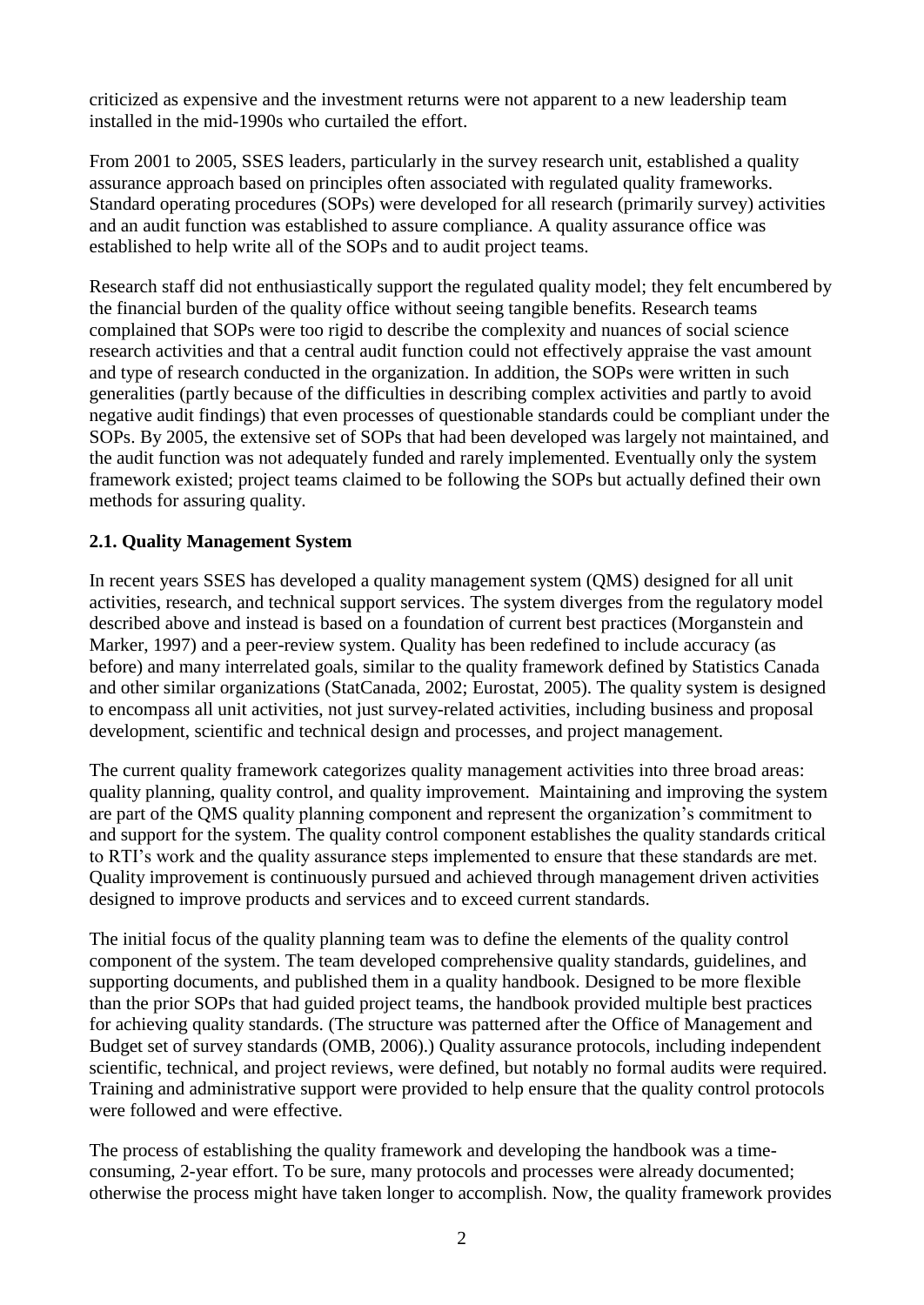a cohesive quality assurance and improvement plan that can be articulated to clients, staff, and other stakeholders. The handbook serves as a guide to staff and includes a more comprehensive definition of quality. Quality assurance protocols focus on high-risk contracts and provide early warnings about performance and quality issues. These objectives were all good, but as the core quality team reviewed progress, they found little evidence that the system significantly affected behaviors, was fully integrated into the daily activities of contract project teams, or improved quality.

At RTI, project teams have wide latitude to develop client-oriented solutions, and these solutions can vary significantly while still meeting general quality standards and guidelines. Project teams routinely implement a broad and complex set of research-oriented activities; thus, it is difficult to codify standards for all of the research and technical approaches. The SSES quality committee recognized these limitations to the QMS quality control and quality assurance processes and realized that the existing foundation was a necessary but not sufficient step to improve quality.

# **2.2 Quality Improvement Strategy**

The handbook describes the quality improvement component of the QMS as "...the identification of improvement opportunities and coordinated activities to improve quality" but these activities were not fully defined. In practice, the SSES leadership team focused on improving quality. Typically quality improvement efforts were reactions to quality problems and took the form of an ad hoc committee to research and develop improvement recommendations. Ad hoc committees followed common-sense approaches to identify causes of problems and to develop practical solutions. These solutions were communicated and implemented in most situations. The improvement process was not organized, however, and the improvement targets were not necessarily prioritized or tied to business strategies—although these efforts and the required investment were largely driven by management.

The committee set out to develop a more rigorous quality improvement strategy in the spring of 2008. As they considered strategies, the quality committee reviewed a number of classic approaches and was especially drawn to the teachings of Joseph Juran (for example, Juran on Leadership for Quality). The core principles about organizing for quality improvement, focusing on strategic quality goals, and the exhortation that real improvement was achieved "project by project and no other way" resonated with our group and seemed to fit our organization and culture. The essential elements of Juran's ideas were adapted to fit RTI and were presented as a plan to the SSES leadership team. As a first step in the process, nominations were accepted for a formal Quality Council from among senior leaders and a search was initiated for a consulting group to assist with the process.

In the summer of 2008, the Juran Institute was hired and senior consultants from this group interviewed a cross-section of RTI managers in a 2-day organization assessment. The assessment was followed by a 1-day executive training session conducted in July 2008 for all SSES senior leaders. This session was designed to underscore the financial and organizational benefits of developing a quality management strategy. The argument was relatively straightforward: the management team had to organize and support the investments in improving processes, Time and financial investments were substantial but the payoff was likely significantly greater. The Juran Institute introduced the concepts of Six Sigma as a framework for organizing quality improvement efforts and provided relevant examples to demonstrate the power of the approach.

The rationale for developing a quality improvement strategy was clear and the approach made sense. The core quality committee organized a discussion shortly after the executive training to debrief attendees and develop consensus for initiating a pilot or test project. To prepare for this discussion the team developed a model and a multi-step process for nominating and prioritizing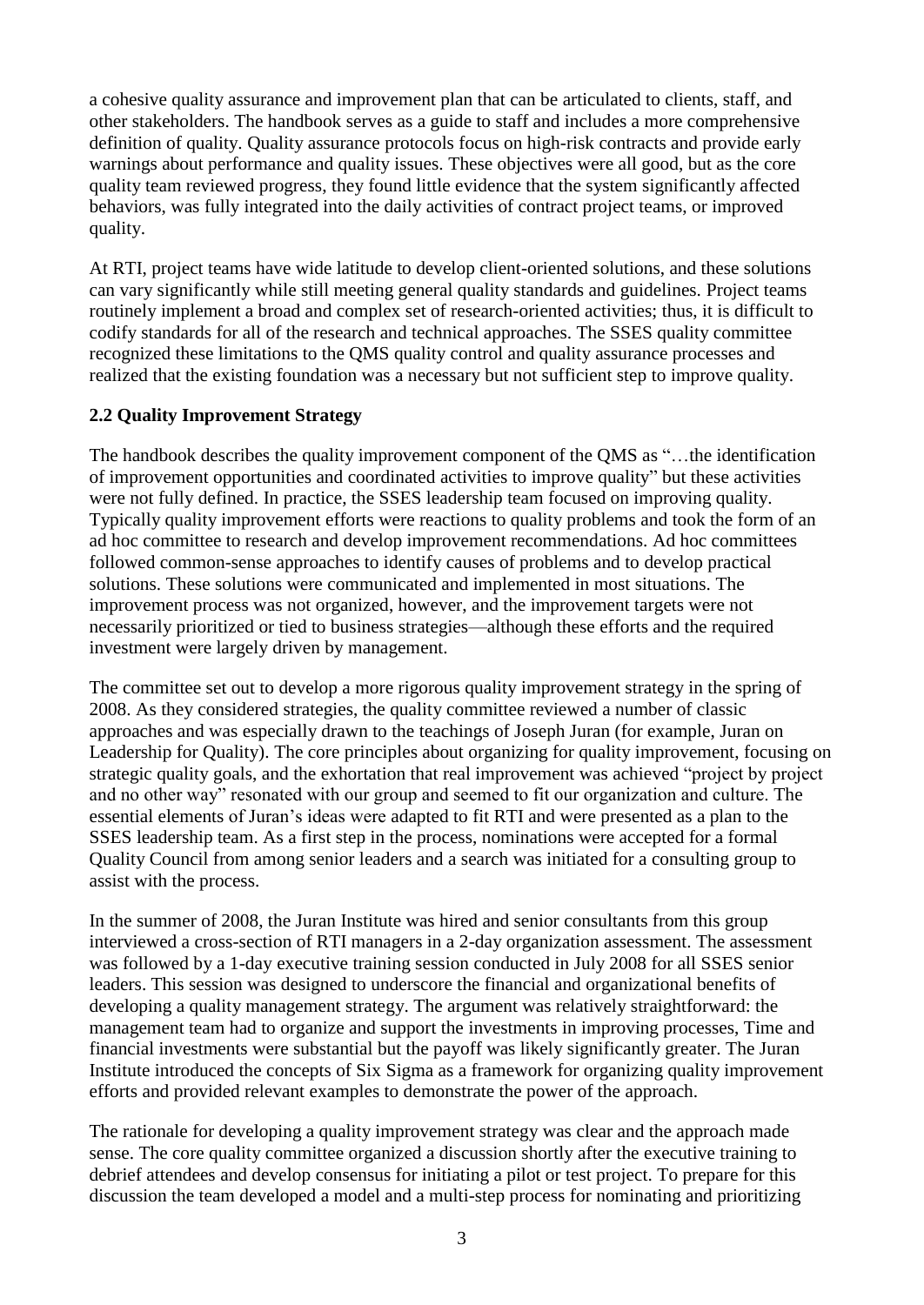potential process improvement projects that would take weeks or a few months to complete. The leadership team needed far less time, and during a 1-hour discussion, they decided to pilot the Six Sigma improvement process; proposal development at RTI was nominated as the first process to be evaluated and improved.

# **3. Six Sigma Project Approach and Implementation**

# **3.1 Six Sigma Overview**

In the mid-1980s Motorola developed (and copyrighted) the Six Sigma approach to improving quality (Motorola, 2008). The term Six Sigma, on one level, is a goal to reduce or eliminate defects. Motorola engineers defined the mathematical term Six Sigma to represent a process that produces fewer than 3.4 defects per million opportunities (DPMO). More importantly, Six Sigma is also an established and, in many cases, successful methodology for examining and improving processes. The methodology requires the identification of process outcomes critical to quality as determined by customers and includes process mapping and data analysis steps designed to identify root causes for problems, reduce process variation, and increase quality.

Six Sigma techniques were first implemented in manufacturing, product creation applications. The methodology has been applied in non-manufacturing or "softer" environments, as some case studies have demonstrated (see BLS case study, for example), but very little has been written about applying the techniques to processes in a research contract organization. Indeed, at the beginning of the project we were sufficiently concerned about the manufacturing-oriented reputation of Six Sigma principles—and how these concepts would be received by our research/academic-oriented staff—that we asked the Juran Institute to modify training materials to deemphasize common Six Sigma terms such as DPMO, Green Belts, and Black Belts.

The steps that teams follow in the Six Sigma process have been modified to address different process improvement objectives. In this paper when we refer to the Six Sigma approach (or process), we mean activities organized around five essential steps: Define; Measure; Analyze; Improve; and Control. The steps are carried out by a multifunctional team who understand and can represent the critical parts of the process being examined. A trained process improvement expert (Green Belt or Black Belt) leads the team. In the Define and Measure steps the team dissects the process, develops an understanding of the key quality issues as perceived by customers, and establishes improvement goals. In the Analyze stage the group examines process metrics to identify root cause problems and then designs potential improvements. The team follows a series of steps to implement these improvements and "hold the gains" in the Improve and Control phases (Lean Six Sigma, Transactional Green Belt training reference) of the improvement project.

The Six Sigma process shares many of the same techniques and tools advocated in TQM (Deming and Walton, (1986)) teachings. The process is designed to help expert teams identify, prioritize, and resolve competing root cause issues. The Six Sigma approach is differentiated by its conscious and overt tie to strategic and business goals. Developed by business leaders, the process is purposely a more concrete roadmap with explicit return-on-investment expectations for process improvement teams. Additionally, although other quality improvement approaches (e.g., TQM and process reengineering) emphasize data-driven decision making, the path from analysis to redesign is more arduous and rigorous in the Six Sigma framework. The Six Sigma process requires more analyses and process examination steps before improvement recommendations are developed than TQM prescribes.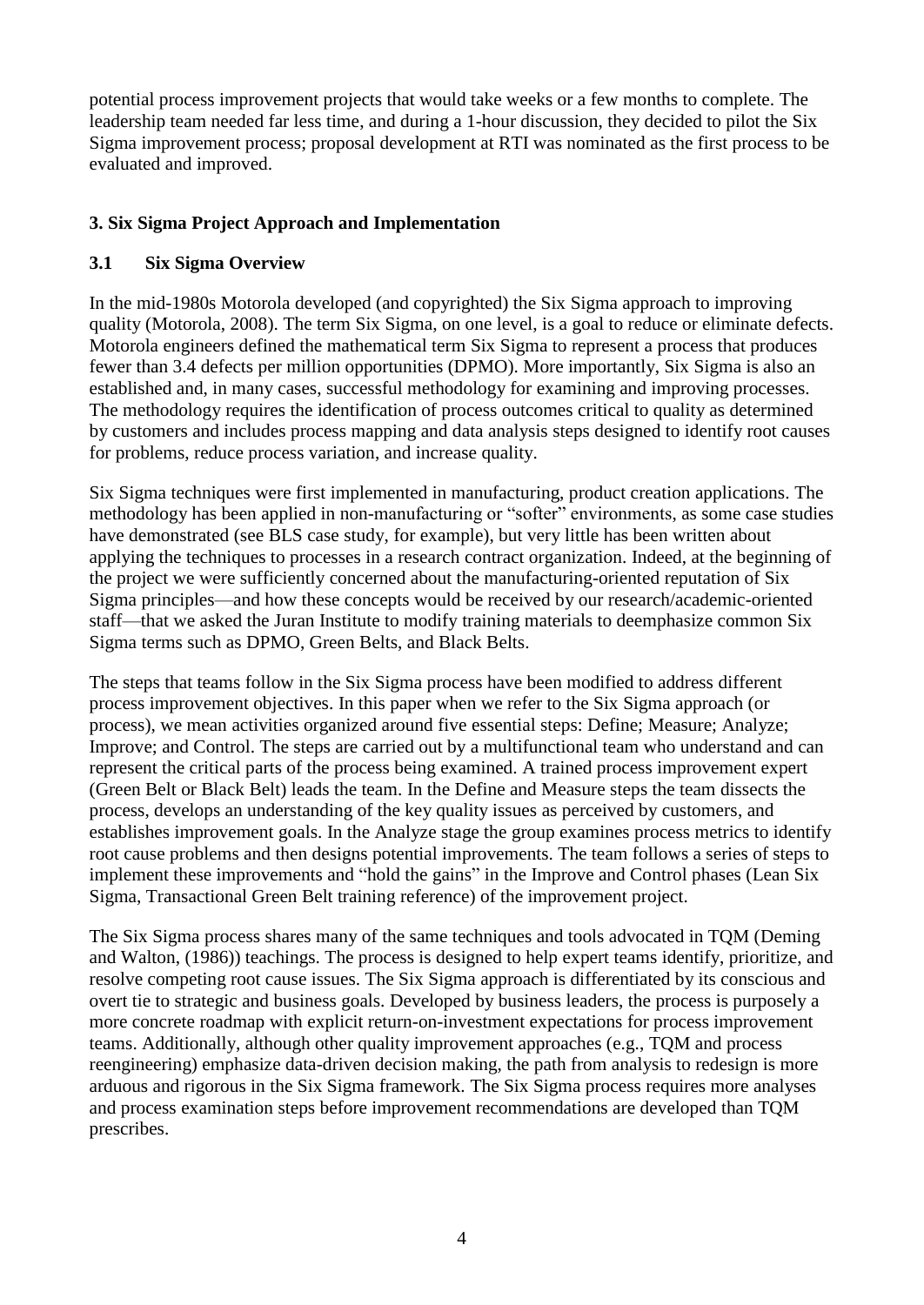# **3.2 Pilot Project**

The SSES organization invests significant resources developing research contract proposals. Invariably, more opportunities are available than the organization has funds to pursue. In 2008, the leadership team had been wrestling with this problem, sometimes turning down good opportunities so as to ensure adequate funds for others. When executive training took place, solving this problem was a very high priority and it was widely accepted that improving the efficiency and effectiveness of our proposal development process would stretch our proposal development budget and allow us to write more, and we hope, more winning, proposals.

Many elements of the proposal development process made it a good first process improvement project. The success of the process is important to everyone and, therefore, everyone on the leadership team has "skin in the game." The impact from improvements to this process could be significant and benefit everyone. Lastly, addressing the problem was a high priority for the management team and was clearly tied to business and strategic goals.

The proposal development process is complex, involving hundreds of steps and scores of people. RTI has defined a standardized process with practices that teams must follow and activity milestones that must be accomplished. These steps are documented and participants are trained to follow them. Notwithstanding, significant variability remains in how proposal development teams are staffed and in how well the steps are implemented. Improving such a complex process is difficult, and is a significant obstacle for the pilot project. Although the benefits that can accrue from improving the proposal development process are clear, making significant changes to such an established process is also difficult.

The process owner and research and financial vice presidents drafted the project charter that included a problem statement, set of goals and operating plan. The charter statement restricted the scope of investigation, for simplicity, to all of the activities that occur after the decision was made to bid for a research contract. Pre-bid activities influence proposal outcomes and taking these activities out of the scope of this effort complicated our ability to measure improvement. The compromise seemed reasonable, however, because the process steps that occur after the bid decision are extensive, costly, and significantly impact the outcome of the bid. The charter statement was quickly approved and monies were allocated for the pilot project at the beginning of the RTI fiscal year (October 2008).

# **3.3 Project Implementation**

The plan was ambitious. The Juran Institute provided a master Black Belt to train Green Belt staff (and others that were to receive some basic training) and to direct a complex process improvement project. Approximately 10 RTI staff members were selected to be trained as Green Belts; half would participate in the pilot project and the other half would direct later projects. An additional set of RTI staff, selected as process experts, were assigned to the project team and would receive a subset of Green Belt training while participating in the project. The Green Belt training, which required 10 full days, was broken into four 2.5 day sessions and scheduled over a 7-month period. The first training and project kickoff were scheduled for early December 2008, by October 2009 training was to be finished and the project completed.

After the first training and assisted by the project Black Belt trainer, the pilot team began working on the discovery and measurement steps of the Six-Sigma process. The team, which included some very senior researchers, concluded that many of the analytic approaches offered in the Green Belt training for analyzing and discovering process problems were too simplistic. (At the same time, some of the technical demands of the Green Belt training were beyond the reach of some trainees.) Several senior statisticians conducted a multivariate analysis (classification and regression tree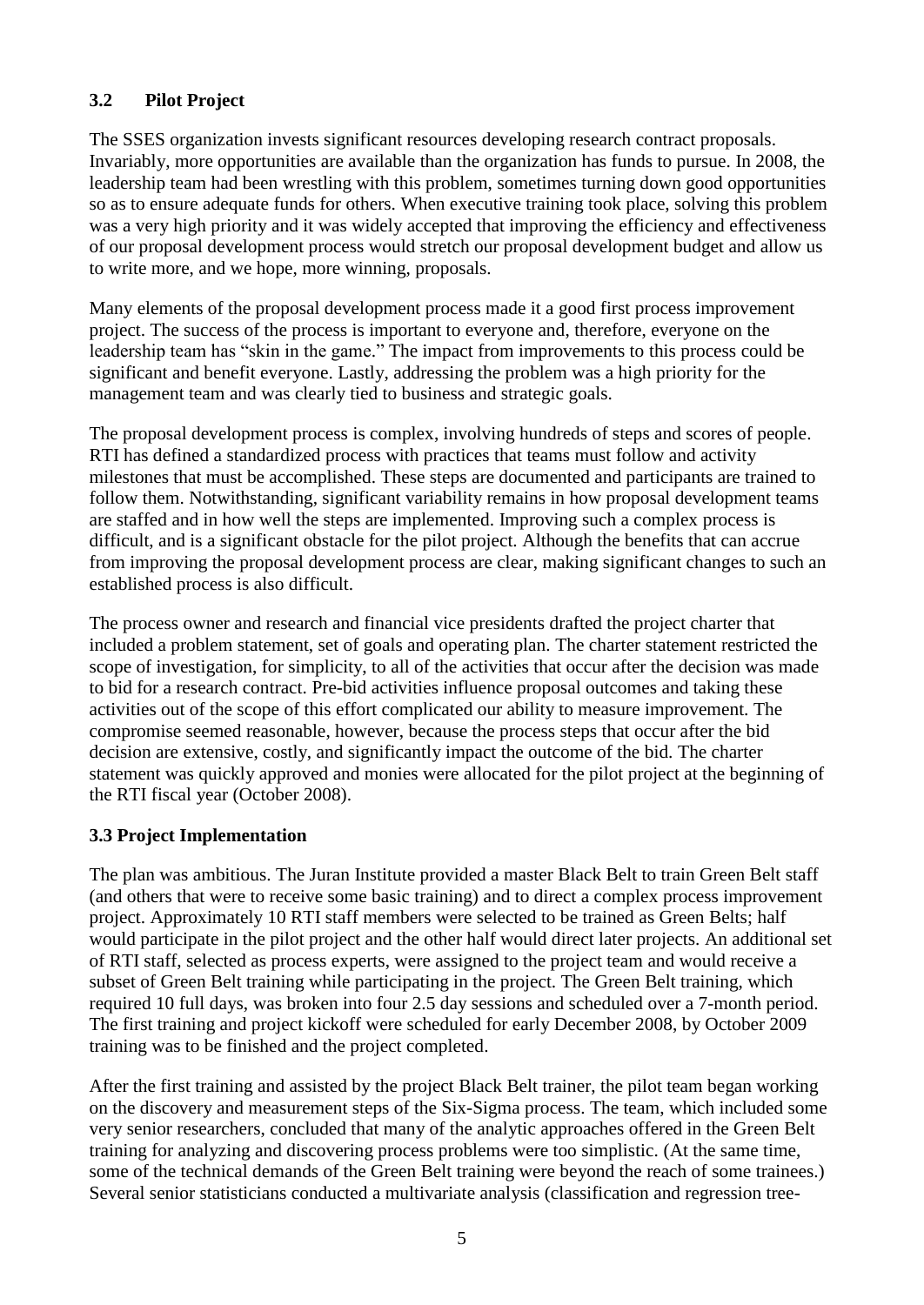CART) of over 1,500 RTI proposals written over the last 3 years to identify significant factors associated with the variation in effectiveness and efficiency of proposal efforts. (Interestingly, the CART analysis produced similar results to the more simplistic approaches that were taught in the training but provided more confidence in the findings.) Eventually, a revised charter statement was developed that clarified the goals of the project and combined the concepts of improving the effectiveness and efficiency of the proposal development process for medium to large research contracts.

The team identified significant stakeholders in the proposal development process and developed a high-level SIPOC (suppliers, inputs, process, outputs, and customer) process chart. They then surveyed major customers at each point in the process to identify critical-to-quality (CTQ) elements. A cost-of-poor quality (COPQ) analysis was completed to identify the significant impacts that stem from problems that occur through the process. They prepared a "fat" fishbone diagram listing all process inputs and potential failure points, and developed a process PERT chart that incorporated the CTQ findings. By April 2009 the team had dissected the process and identified hundreds of potential areas for improvement.

The team summarized their findings and shared their insights in a 45-minute overview session for the entire management team. At the end of the briefing senior leaders were disappointed that the pilot project team did not offer any improvement recommendations. The leadership team thought that many of the insights the pilot project team offered were intuitive and largely already known. Some in the group were happy to make recommendations for process changes based on the information presented and disappointed that these recommendations would be delayed to collect process performance metrics. The Executive Vice President (SSES chief) volunteered to help steer the group and asked for more frequent debriefings, and the meeting was adjourned.

After developing a common understanding of the process and inputs, the team took the next step to analyze the data and establish leading improvement hypotheses. They used a Failure Mode Effects Analysis (FMEA) to identify likely common failures that have the highest impact on process quality. A subgroup of the project team sifted through hundreds of potential hypotheses and developed about 30 for consideration; the project leader then whittled this set to nine hypotheses for further testing.

Although outcomes of the proposal development process are tracked, RTI has very few (if any) proposal development process metrics. This lack of data led the pilot team to conclude that testing the hypotheses was impossible without collecting new information. In response, the team developed a questionnaire to capture the frequency and severity of problems in the proposal development process related to the leading hypotheses. The survey was administered to all staff who participated in the development of about 50 proposals for medium to large research contracts over 2 months. The instrument was customized based on the role that each person played on the proposal team to capture multiple perspectives from different team members. The leading hypotheses, data collection plan, and survey instruments were developed and presented to the SSES management team in July and the survey was administered through September 2009.

In one year we had traversed through just half of the Six Sigma process. No improvement recommendations had been developed and implementation plans had not been contemplated. Tepid support for finishing the project continued but senior leaders lost patience with the process and significantly lowered their expectations for its overall impact. The remaining section of this paper presents lessons learned from the experience. These lessons might change and will no doubt be updated as we progress through the final steps of the improvement project but they serve us well as we consider next steps to complete this initiative.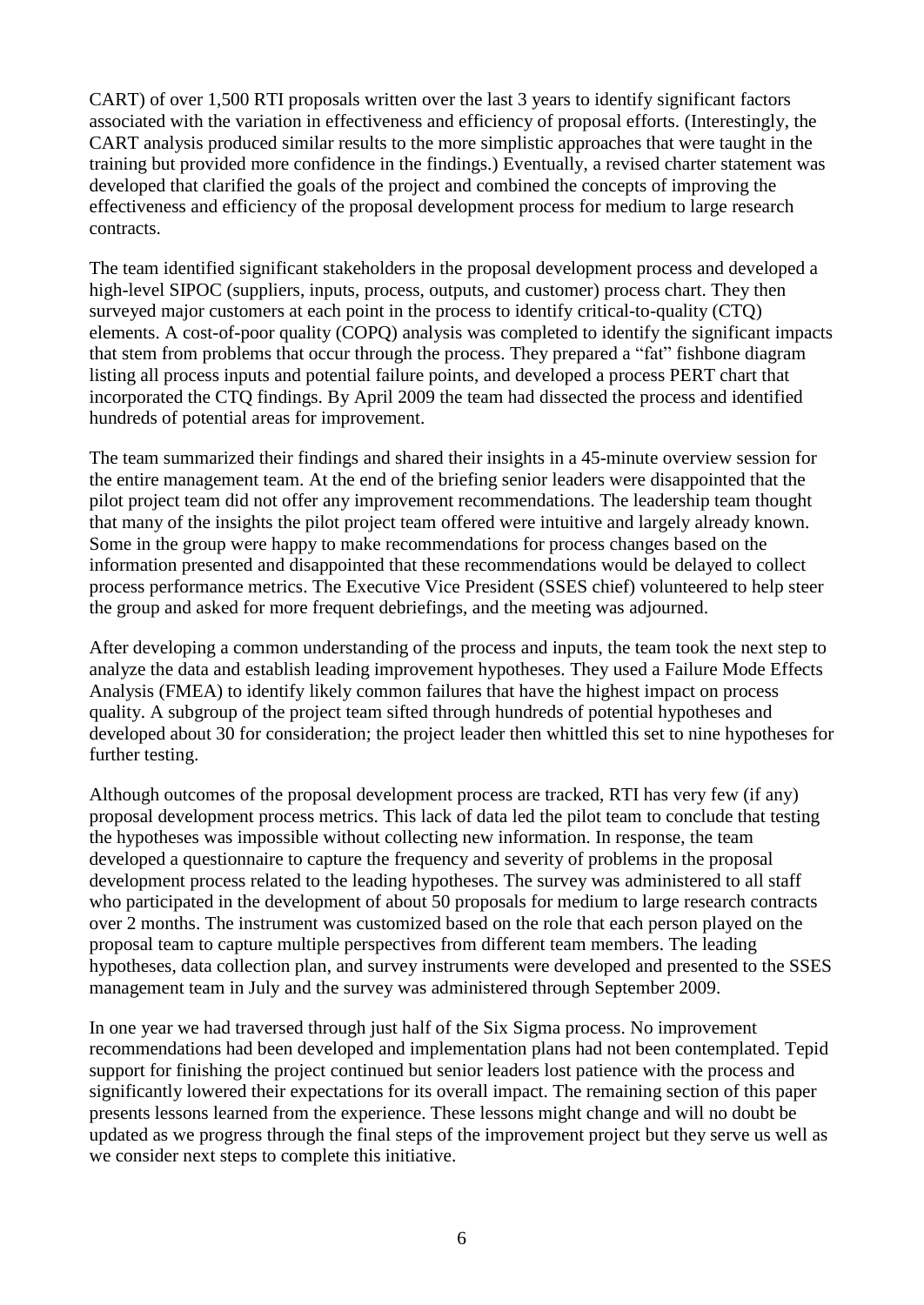## **4. Lessons Learned**

## **Expect difficulties when translating the concepts embedded in the Six Sigma approach into a research and contract/service organization.**

The Lean Six Sigma approach emphasizes lean, or more efficient, processes and a reduction in errors that are critical to quality. The concepts work well in manufacturing and production-oriented environments in which cycle times are routinely measured, the value of efficient operations is widely accepted, and causes of error in the production process are relatively easily identified. In RTI's environment, translating the "Lean" related goals of the improvement project to our research staff's common goals and beliefs was much more difficult. Our stated goal when we initiated the pilot project was to increase efficiency and effectiveness of the proposal development process. As the pilot project team progressed, team members questioned whether improving the efficiency of the process would improve the success rates of the proposals. Connecting the relationship between process efficiency and ultimate effectiveness consumed significant time. Ultimately, we decided to de-emphasize efficiency goals and focus on identifying deficiencies in our processes that were leading to proposal losses.

Six Sigma analytic approaches are designed to be conducted by people with a strong interest in the process being improved but not necessarily strong analytic or statistical backgrounds. The data gathering, process mapping, and data analysis steps are rigorous but the statistical tools are relatively simple and packaged into easy-to-use computer-based modules. It proved difficult, and somewhat pointless, to train statisticians and other research professionals to follow these tools because these staff had long before developed their own analytic approaches and developed an affinity to different statistical packages. (On the other hand, many individuals in the training group did not have extensive statistical training and these tools were very helpful to them.) Further, project staff also felt that their findings would be subject to a fairly sophisticated level of scientific review meriting a more rigorous and time consuming approach.

## **The initial (or demonstration) project should have high importance to management and have high and measurable potential impacts on the organization.**

Our pilot project was an ambitious undertaking given the size and complexity of the process, and the selection was made without careful consideration of other alternatives. However, the proposal development process is very visible, its success is important to everyone in the unit, and improvements can have a large impact. Improving the proposal development process has significant business and strategic benefits and is, therefore, a prime candidate for a Six Sigma-based improvement project. We were rightfully fearful that its size, scope, and complexity would slow us down, but remain unconvinced that we would have selected a better process to analyze if we had spent more time considering alternatives.

At the same time, the scope and difficulty of the project may have been underestimated by both the SSES quality committee and the SSES leadership team. When this was realized, there were some attempts to scale back on the scope of the project, but there were also pressures to implement major improvements for proposal development. It was finally decided to keep most of the original objectives in tact. However, the original deadlines for producing measurement results were not revised to reflect this new understanding of the scope of the project.

#### **The demonstration, and most all other, process improvement projects should be completed within a relatively short (6–9 month) time frame.**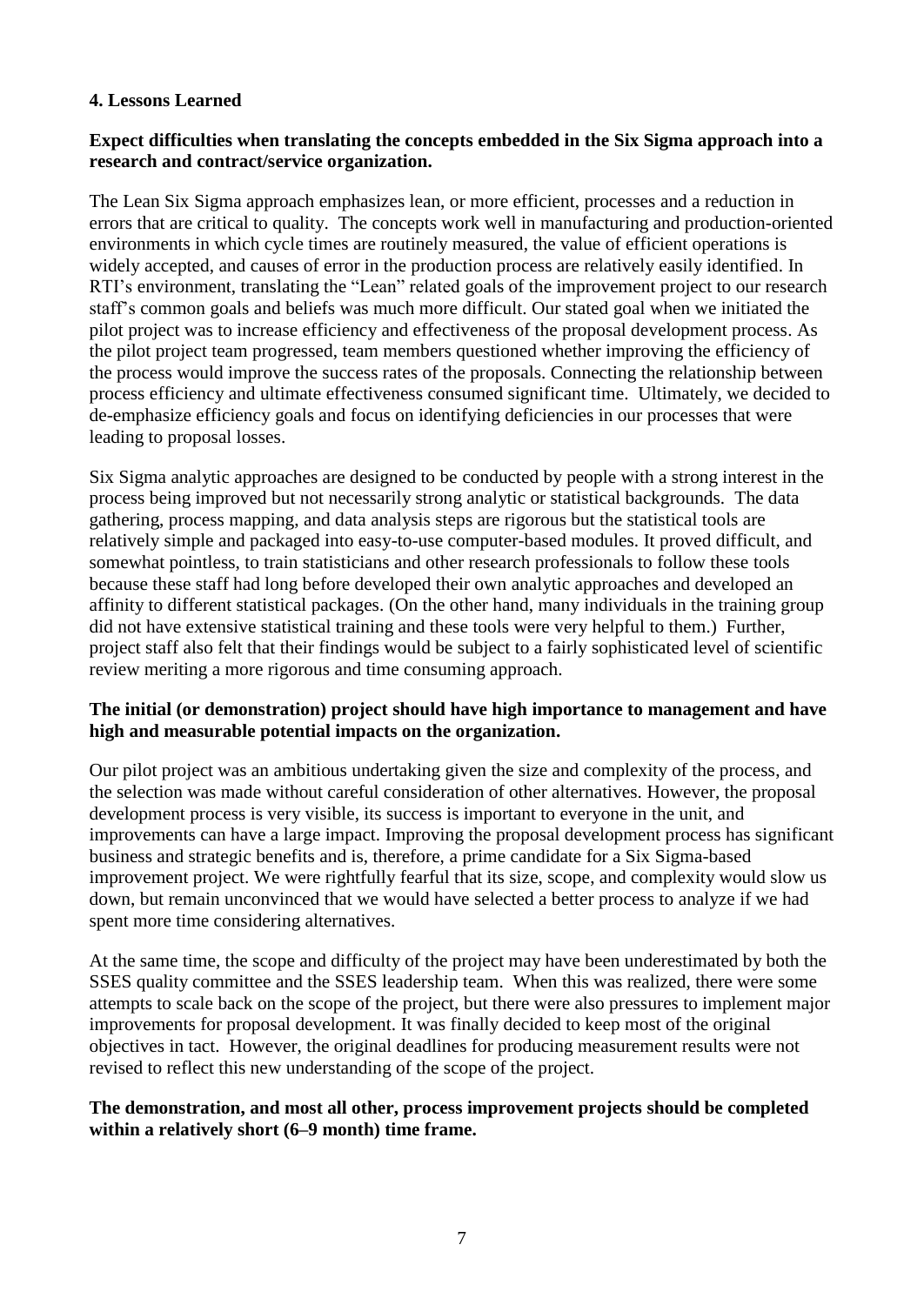Most people, especially managers, want to see tangible benefits from investments made within a short period of time. We learned a few critical lessons about keeping the demonstration Six Sigma project to a reasonable schedule.

*Project scope*. Project scope is driven by two multiplicative factors: number of process steps and number of customers. The scope of the initial project should be limited to a process (or part of a process) that has a manageable number of steps and a group of customers that can be easily accessed. Project complexity increases and the chance of completing all of the Six Sigma steps within a reasonable period of time decreases as the number of steps and customers grow. For reasons noted above, we were reluctant to short-cut the Six Sigma process to fit a tighter schedule but we were also unable to rescale the scope of our project as it became apparent that the 6–9 month schedule was infeasible.

*Staff availability*. Key stakeholders and experts for important business processes are busy people without a lot of available time. Our process improvement project was just one more project to which team members were assigned, and although the leadership team emphasized the importance of the quality improvement project, very little if any effort was made to transfer other assignments or to divert attention to this one. We could not impose priorities and it was impossible to suggest that the process improvement effort was more important than time spent on a project paid for by a client, even if improving the proposal development process might have greater impact on the growth of our business. The project director (or lead Green Belt) seldom had more than 6 hours a week to dedicate to the process improvement effort. Other team members had, in most cases, even less time.

The pilot process improvement team was also too large. We included too many people and thus had difficulty scheduling meetings, assigning clear responsibilities, and making progress. Some people had to be replaced because they could not devote enough attention and time to the project. The lesson is clear: a small and dedicated team works best. However, with a large project, there are many stakeholders and this usually leads to more team members. This also emphasizes the need to keep the project scope manageable.

*Availability of process performance metrics*. RTI tracks proposal development efforts very carefully; a unique identifier is assigned to every proposal and, over time, a significant amount of information is attached to the record related to the client, type of research, proposal budget, proposal cost, and eventual outcome of the bid. Surprisingly, however, descriptive data about how well the proposal writing process works are not available and had to be created for our pilot project so the team could develop improvement recommendations. Although primary data collection is a necessary part of many Six Sigma efforts, it adds significant time to the schedule and makes it difficult to complete within a 6–9-month period.

#### **The project must have the full support of the process owner.**

RTI's proposal development process is "owned" by a very influential stakeholder and member of the management team. Although there is widespread belief that improvements to the process will benefit outcomes, no evidence indicates that the process is broken and some people feel that modifying the process might do more harm than good. The process owner participated in the development of the process improvement project charter, Green Belt training sessions, and in project meetings but remained skeptical that meaningful improvements to the process could be made. In this environment it was difficult for the process improvement team to dramatically change the steps in the process and instead the focus switched to how it could be tweaked to perform better. This subtle but important change in focus occurred after the project started and significantly limited its effectiveness.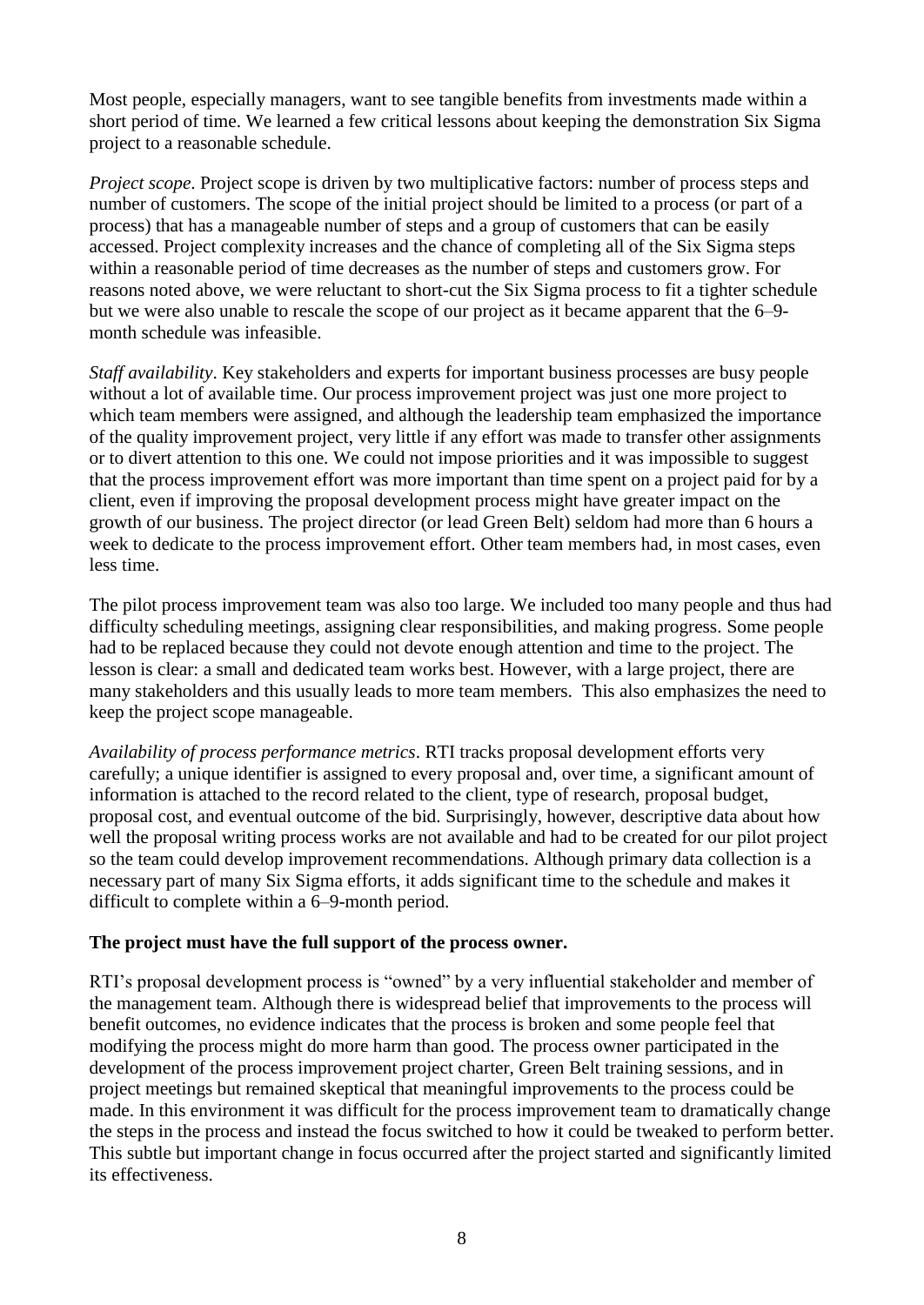**The project should have intimate involvement of the highest level manager over the unit encompassing all the work to be performed. This might be the company president if the work is company-wide. This includes some form of Green Belt-like training if this person is not familiar with Six Sigma techniques.**

Improving complicated processes requires strong senior leadership regardless of the techniques or methods that are followed. The Six Sigma approach requires significant resources and investment; theoretically, the teams using these methods are trying to improve significant strategic and operational issues. In addition to these reasons for close involvement of the highest level manager, senior leaders help establish the necessary environment and support for the team(s) to be successful. In our pilot project we lost connection with the leadership group after the project was approved and, as a result, did a poor job managing their expectations. As an example, in April 2009, the project lead Green Belt provided a mid-course presentation on the results to date. The leadership group expressed disappointment that insights regarding needed improvements and progress towards project completion was much less than they anticipated. As a result, their confidence in the Six Sigma approach and the prospects for a successful outcome were lowered.

## **"Just in time" training of project staff has pros and cons.**

We combined training with project execution, which significantly slowed progress. We wanted to train Green Belts while implementing the pilot project so that we could more quickly launch additional improvement projects at its conclusion. Alternatively, we could have hired a Black Belt to lead a process improvement team without concurrent training on the Six Sigma principles. This would have cut significant time from the process, allowing the process improvement team to demonstrate results earlier and thereby develop the confidence of the management team. This confidence would have translated into more commitment for the Six Sigma program and for training additional process improvement project leaders.

Green Belt training should be completed in a short timeframe prior to launching a process improvement project. A small training project should be used during training to adapt the training to the organization.

Our Green Belt trainees (who were to lead future projects) had difficulty understanding and fully appreciating the concepts without the opportunity to apply the principles they were learning. Green Belt certification requires that a trainee complete a training project. We should have required trainees to work on a small training project in addition or instead of the pilot project.

# **5. Next Steps**

As our pilot project proceeded, another unit at RTI launched a Six Sigma-based process improvement initiative targeting back office corporate services. The unit followed a very different strategy, deciding to hire Black Belt trained staff to lead process improvement teams and projects. These teams made relatively quick progress largely because they were unencumbered with training sessions and because they focused on improving much smaller processes. In addition, the on-staff Black Belts were absorbed much more quickly into the RTI culture and since they were on-site, they could direct the teams more effectively and efficiently. This team also has the advantage of applying Six Sigma within an RTI administrative unit rather than a research environment. It is too soon to tell whether their approach is sustainable or that it will achieve important gains in quality. However, it currently appears to have greater support in the organization.

Our pilot project was intended to test the Six Sigma approach for improving processes and before completing it and measuring its return on investment, it is difficult to predict the future of Six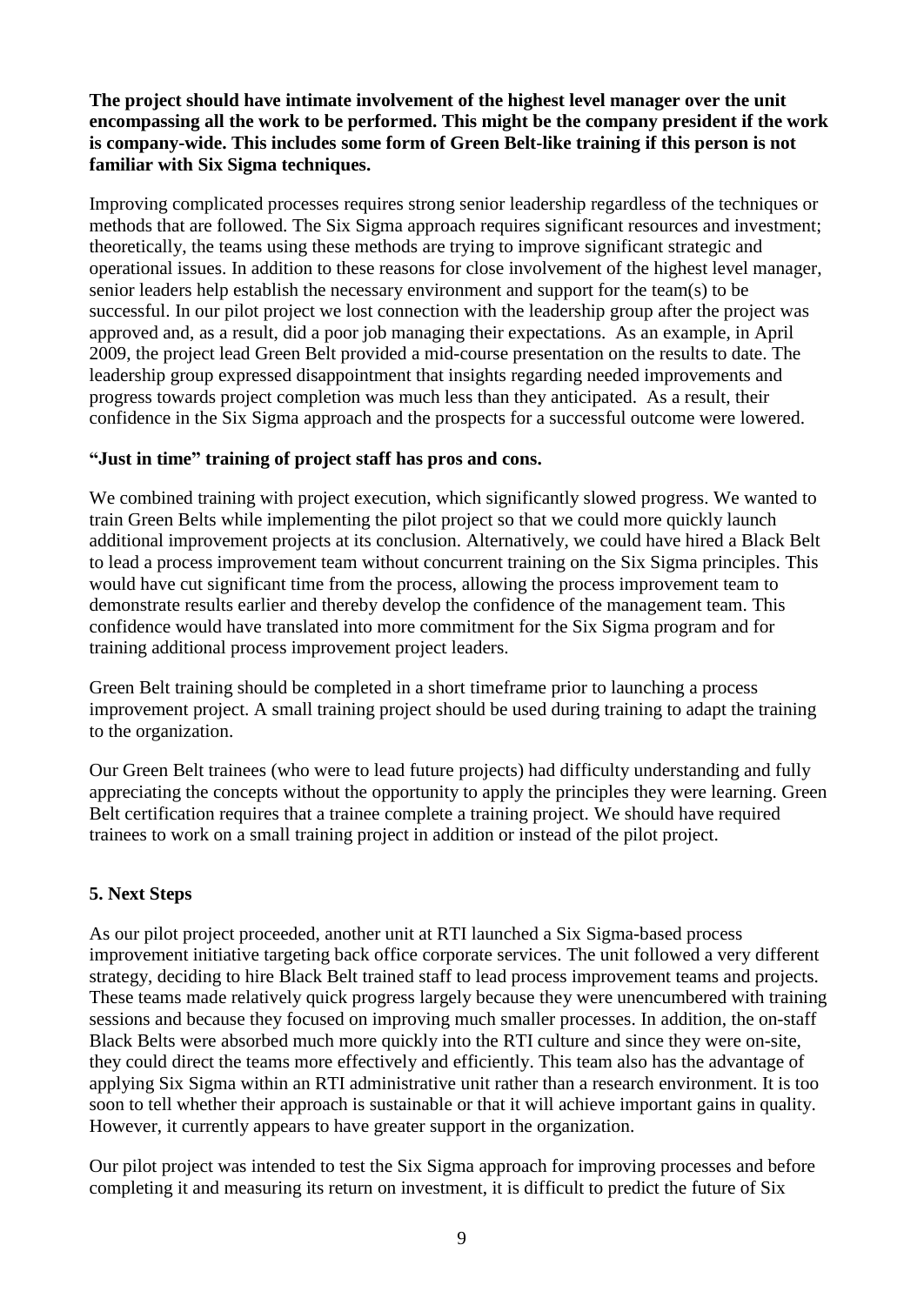Sigma at RTI. Assuming that we demonstrate value with the Six Sigma approach and nominate other processes for improvement, we are likely to leverage existing on-staff Black Belts to lead these efforts. As likely, we could fall back to improving processes by following a more ad-hoc and less-structured approach. In both cases the organization is committed to defining the improvement strategy; the steps that we take to identify improvement opportunities, the formation of the right team to fix the problem, and the training and support that is provided for the team to be successful. It is this last part of the strategy that, as we are learning in the pilot, is more difficult than anticipated.

## **6. References**

Armknecht, P., and Galvin, J. (1994). Deploying Quality Improvement Goals in the Consumer Price Index. Southbury, CT: Juran Institute.

Biemer, P., and Lyberg, L. (2003). Introduction to Survey Quality. New York: Wiley.

Brue, G., and Howes, R. (2006). Six Sigma. New York: McGraw-Hill.

Colledge, M., and March, M. (1997). Quality Policies, Standards, Guidelines, and Recommended Practices at National Statistical Agencies. In Survey Measurement and Process Quality, L. Lyberg, P. Biemer, M. Collins, E. De Leeaw, C. Dippo, N. Schwarz, and D. Trewin (eds.). New York: Wiley, 501–522.

Colledge, M., and March, M. (1993). Quality Management: Development of a Framework for a Statistical Agency. Journal of Business and Economic Statistics, 11, 157–165.

Deming, W. (1982). Out of the Crisis. Cambridge, MA: Massachusetts Institute of Technology Center for Advanced Engineering Study.

Eurostat (2005, May). European Statistics Code of Practice. Accessed October 11, 2009. [http://epp.eurostat.ec.europa.eu/portal/page/portal/quality/documents/code\\_practice.pdf.](http://epp.eurostat.ec.europa.eu/portal/page/portal/quality/documents/code_practice.pdf)

Juran Institute, Lean Six Sigma Transactional Green Belt Training; Inventory #6607-7108; 2008.

Juran, J.M. (1989). Juran on Leadership for Quality: An Executive Handbook. New York: Free Press.

Morganstein, D., and Marker, D.A. (1997). Continuous Quality Improvement in Statistical Agencies. In Survey Measurement and Process Quality, L. Lyberg, P. Biemer, M. Collins, E. De Leeaw, C. Dippo, N. Schwarz, and D. Trewin (eds.). New York: Wiley, 475–500.

Motorola; innovation history timeline:<http://www.motorola.com/content/0,,7632-10812,00.html>

Office of Management and Budget (2006, September). Standards and Guidelines for Statistical Surveys. Accessed October 10, 2009 [http://www.whitehouse.gov/omb/assets/omb/inforeg/statpolicy/standards\\_stat\\_surveys.pdf](http://www.whitehouse.gov/omb/assets/omb/inforeg/statpolicy/standards_stat_surveys.pdf)

Scholtes, P. (1988). The Team Handbook. Madison, WI: Joiner Associates.

Statistics Canada quality framework: [http://www.statcan.gc.ca/pub/12-586-x/12-586-x2002001](http://www.statcan.gc.ca/pub/12-586-x/12-586-x2002001-eng.pdf) [eng.pdf](http://www.statcan.gc.ca/pub/12-586-x/12-586-x2002001-eng.pdf)